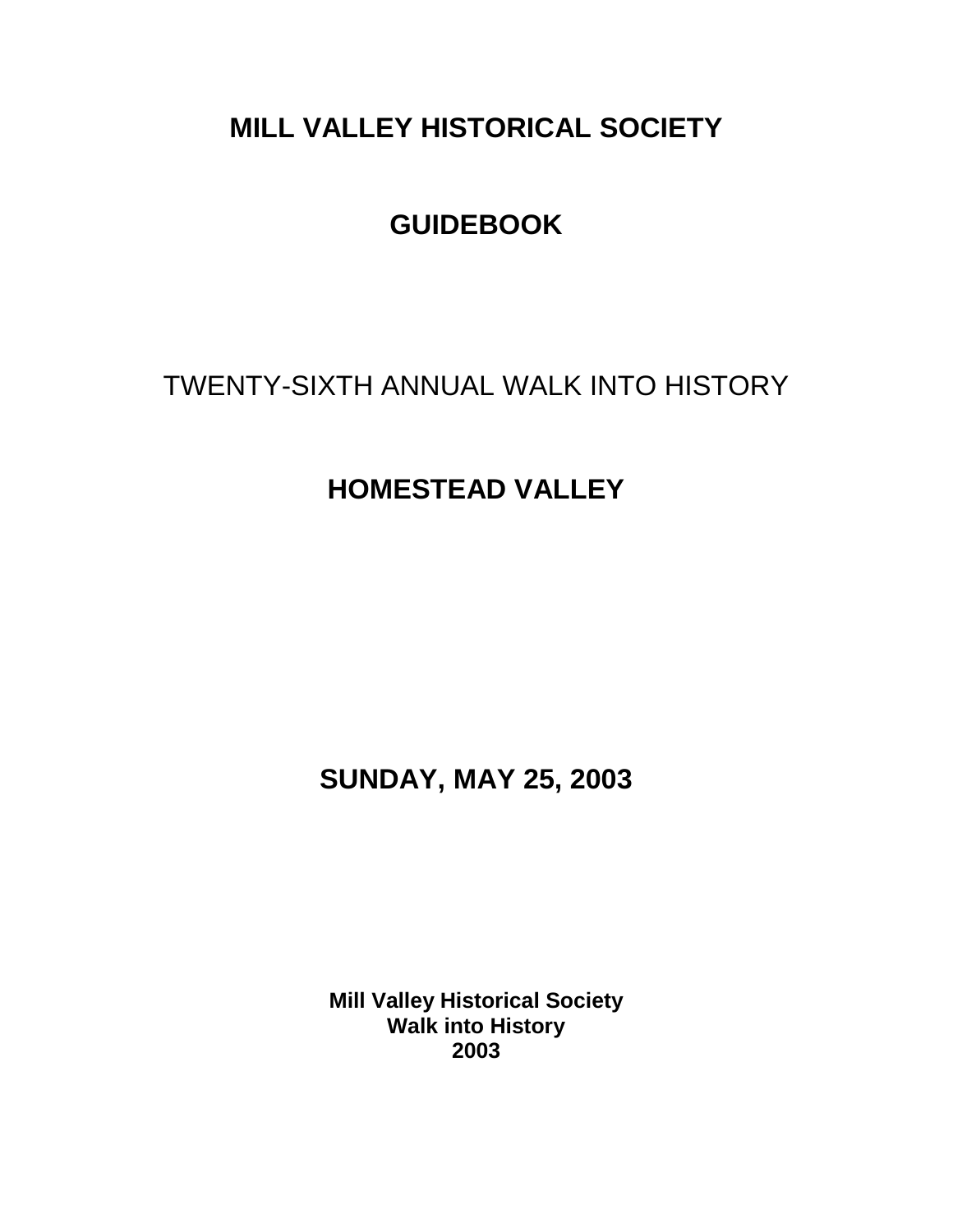#### **To begin, lead the group to the meadow across the bridge**

### **INTRODUCTION**

Today's history walk commemorates the 100th anniversary of the formation of the community of Homestead Valley.

This year marks the 26th Walk Into History sponsored by the Mill Valley Historical Society. Lucretia Hansen Little had been Mill Valley's Town Clerk and official historian. In 1977, illness forced her to retire and move away. A group of interested people established a Historical Society. Their primary goal was to make available all historical material relating to Mill Valley, including the invaluable collection of books, pictures and documents collected by Mrs. Little. Other goals established at the outset were:

- 1. Work for the library in all matters relating to the History Room
- 2. Take responsibility for the popular First Wednesday Programs
- 3. Continue the Oral History Program.

Our walk involves following a gentle slope up through Homestead Valley to Stolte Grove with 20 stops of historical interest.

The time required is less than two hours. The total distance is about one and one quarter miles.

It is a about a half a mile walk back from Stolte Grove, although transportation will be provided back to this point for those who wish to ride.

# **HOMESTEAD VALLEY TODAY**

Homestead Valley is an unincorporated area of Marin County delineated generally by the drainage shed of Reed Creek. The community consists of about 1000 homes and over 80 acres of publicly owned open space. It is bounded by the city of Mill Valley, the Golden Gate National Recreation Area and three unicorporated areas: Almonte, Tamalpais Valley and Muir Woods Park.

# **EARLY HISTORY OF HOMESTEAD VALLEY AND MILL VALLEY**

During the wilderness era before the Spaniards arrived in 1776, small communities of Coast Miwoks lived in southern Marin, but none in Homestead Valley. However, since Windy Gap (4 Corners) at the head of Homestead Valley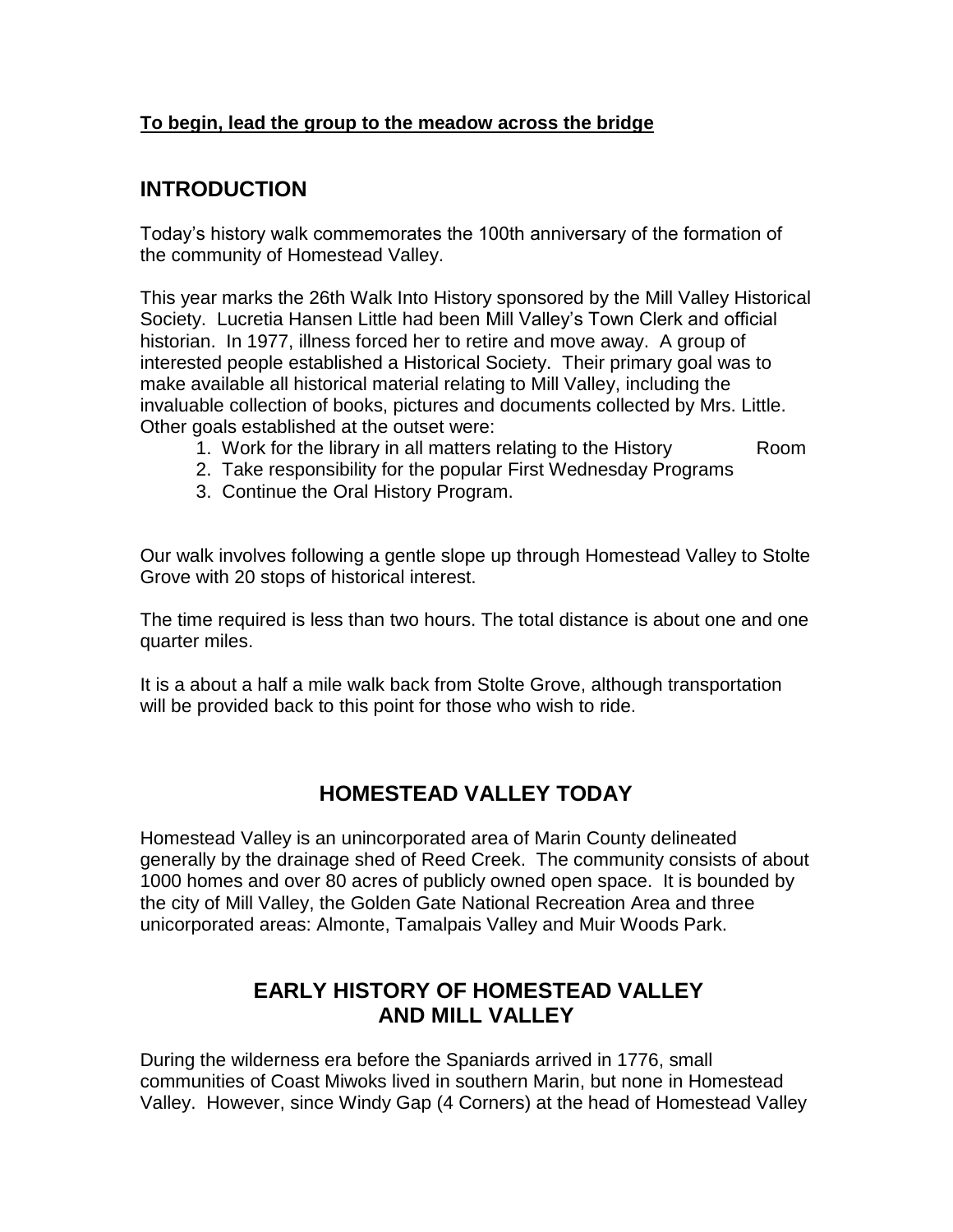is the lowest point in the ridge between the bay and the ocean, it is thought that Indian trails through Homestead Valley may have connected the bay to the coast.

The Spaniards came to this area from the Presidio to cut down trees for firewood and lumber. Throughout Marin, ranching and agriculture progressed, and by 1817 Mission San Rafael had been dedicated. Following the revolution of 1821, the peaceful transition to Mexican control led to carving up Miwok ancestral lands into cattle ranches. In 1838, William Antonio Richardson received a land grant of about 19,000 acres called Rancho Sausalito. It consisted of the entire Marin peninsula south of a line from Stinson Beach passing over Mt. Tamalpais through Mill Valley to Richardson Bay. Richardson grazed livestock and had fruit orchards and vegetable gardens tended by Indians. During the Bear Flag Revolt of 1846, John Fremont commandeered 30 of Richardson's 300 horses.

After the gold rush, Richardson became involved in ventures elsewhere that resulted in Rancho Sausalito becoming heavily mortgaged. He sought help from Samuel Reading Throckmorton, a real estate dealer and purported financial wizard. By 1857, Throckmorton had taken over administration and ownership of Rancho Sausalito. Around 1866, Throckmorton built a lodge near here. Throckmorton called his lodge "The Homestead" a name later applied to the valley.

Ownership of Rancho Sausalito passed to the Tamalpais Land & Water Company in 1889. Thus began the unique history of Mill Valley upon which many Walks Into History have been based. Our walk today focuses on the history of Homestead Valley as a community.

# **ORIGINS OF THE COMMUNITY**

In 1903, the Tamalpais Land & Water Company issued a subdivision map of Homestead Valley and started selling lots and larger blocks of land. This marked the beginning of the community which this year celebrates its Centennial.

# **HOMESTEAD VALLEY COMMUNITY CENTER**

This building was originally a small family home on a one-acre lot with horse stables and a riding ring. For 50 cents per hour one could rent a horse and ride on several trails in and near Homestead Valley. Hughes Call bought the house because his son had won a horse and needed a place to keep it. Hughes and his wife Volinda made a major addition to the house and raised four children here. By 1972, the children had moved on and Volinda had died. Hughes sold the property to the Community Association. The house was completely renovated for use by the community. The Community Center building, the pool and the meadow are used for many community activities. A full time Center director lives in the apartment in the front part of the building.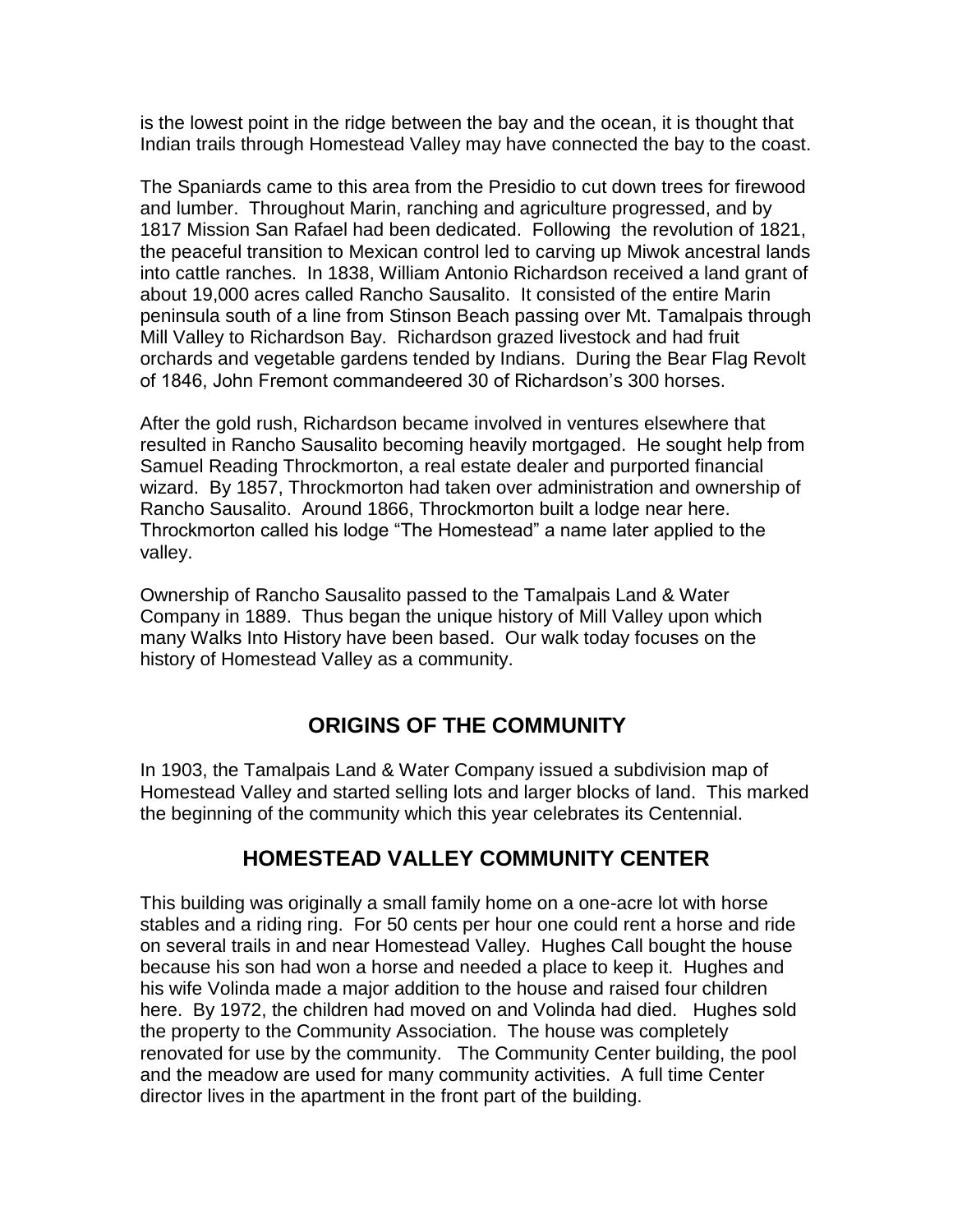Homestead Valley has had three community centers throughout its history. The first was Homestead Hall which served the community from about 1910 until about 1930 when it was sold and converted to a home. It was located on Linden Lane near Evergreen. The second was Brown's Hall on Miller Ave, which served from 1934 until 1972 when it was sold to become a Buddhist temple. The third is here next to Homestead School.

# **SAFETY**

Most of the walk will be on the left side of Montford Ave. which does not have sidewalks. Please stay together and watch for cars and bicycles.

#### **Walk down the path to the school parking lot**

### **STOP#1 - In school parking lot**

This is actually the second Homestead School. We will see the original school a little later. In 1920, the Mill Valley School District bought a 1.7-acre parcel here on the corner of Melrose and Montford for \$2,250. A new two-room school was constructed. It opened in November 1921 and was initially named Laverne Public School. Edna Maguire, a UC-Berkeley graduate with teaching experience in central California was the first principal-teacher. In 1927 she assumed the same position at Tamalpais Park School. She retired from the Mill Valley system in 1954. In 1956, Edna Maguire School opened in Alto.

Classes were large in the 1920's. Mrs. Keith McLellan one year confronted 52 children in four grades. Incidentally, she walked two miles to school from her home at 211 Summit Ave. in Mill Valley.

In the 1930's the school, now known as Homestead School, closed for lack of pupils. In 1948 it was reopened for grades one to three. In 1949 a second building with three class rooms was built. In 1954 another building with three class rooms was constructed. In 1966, the original 2-room school built in 1920 was demolished. "Portables" were brought in supplementing the permanent class rooms to serve grades kindergarten through 6.

In 1983 Homestead School was once again closed for lack of pupils. For 9 years the classrooms were leased to various private enterprises. Since 1992 the Mill Valley School District has leased the school to Marin Horizon School, a Montesssor school for kindergarten through eigth grade.

#### **Walk out of the school grounds, cross Melrose and enter Volunteer Park**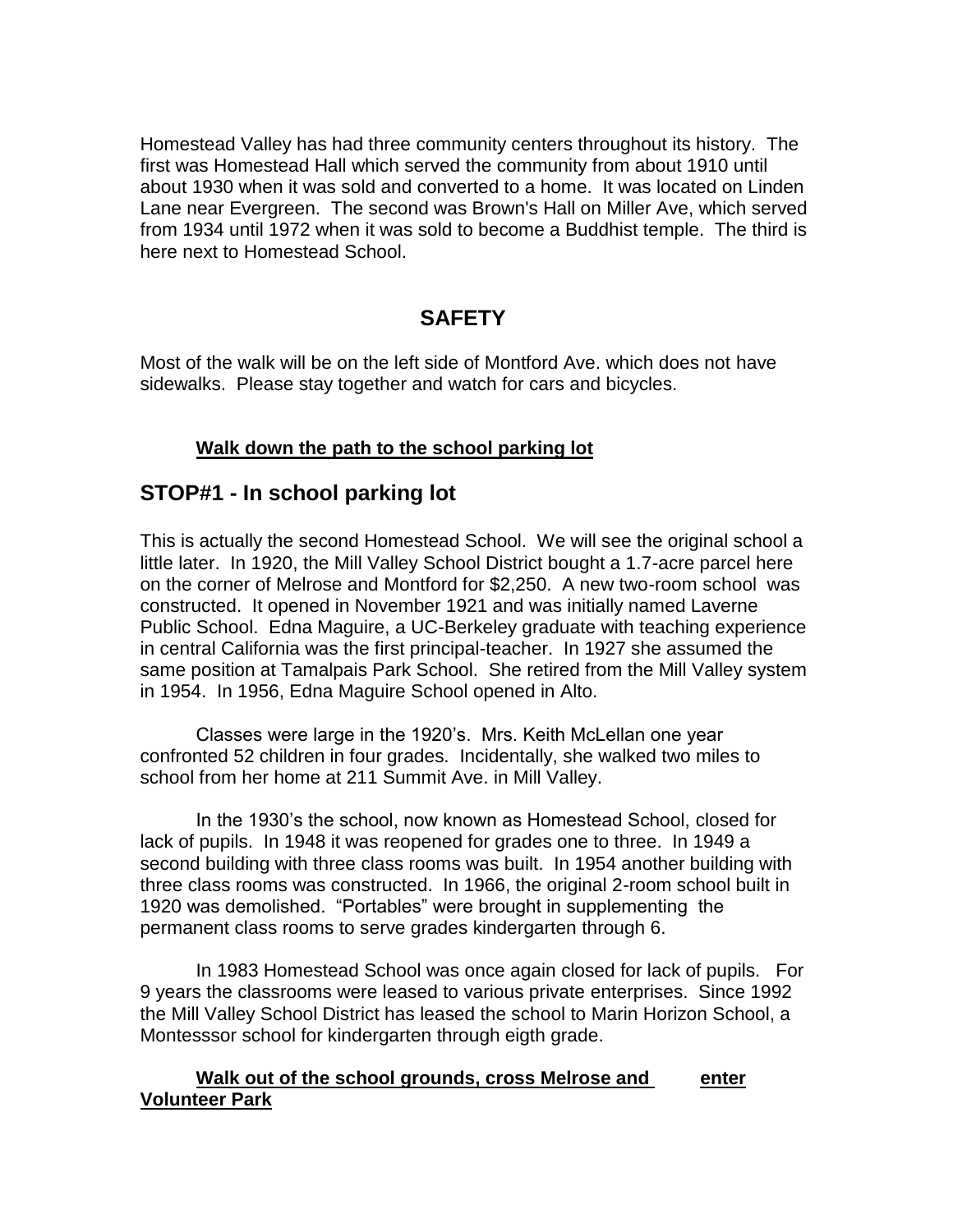# **STOP #2 - In Volunteer Park at the picnic tables**

This is the site of the Homestead Valley Fire House. In the early years, Homestead's fire protection service came from the Marin County Fire Department. In 1940, Ove Johnson watched helplessly while his home near here on LaVerne burned to the ground. The County fire fighters had responded to the call but they were not authorized to fight structure fires - they were there to prevent the fire from spreading. Ove was furious. He had to do something about this sad state of affairs. After rebuilding his home, he bought an old Hudson truck. He and five friends refurbished it as a fire truck and parked it in the Johnson's garage. In an emergency, Ove's wife would sound the siren on top of their house, and the volunteer fire brigade would arrive, start up the fire truck and speed off to the fire.

In 1950, Mrs. White, who owned a lumber yard, gave the firemen all the lumber they needed to build a firehouse. She also sold them this lot for \$100. Dirt from excavating for a second school building across the street was used as fill. The creek runs through a large culvert under this site. Lee Holden, a contractor, built the firehouse. A dance was held in the new fire house on New Year's Eve, 1950.

In 1962, paid firemen were hired for the Homestead Valley Fire Department - no more volunteers. In 1972 the building was expanded Later on, the Homestead Valley and Tamalpais Valley fire departments merged. In 1980 the firehouse was closed and Homestead was served from the Tamalpais Valley and Mill Valley fire stations.

The 1989 earthquake caused serious damage and the building was demolished. With financial help from the Homestead Valley Land Trust to pay for a landscape architect and materials, volunteers developed this site into a park. Volunteer Park was dedicated in 1992.

#### **Cross Melrose and walk north in front of school**

# **STOP #3 - On Melrose at the north end of the school**

Look past the pink house on Montford up and to the right at the gray house and the white house which are of similar size and shape. Each house is one half of the original Homestead School.

In 1905, the Tamalpais Land & Water Company donated a half-acre parcel on the corner of Janes and Montford as the site of the first school in Homestead Valley. In 1907, the Mill Valley School District voters approved a school bond tax. In June 1907, William C. Mahoney, a Mill Valley architect, with the help of two Homestead Valley residents, staked off the site for the new school house.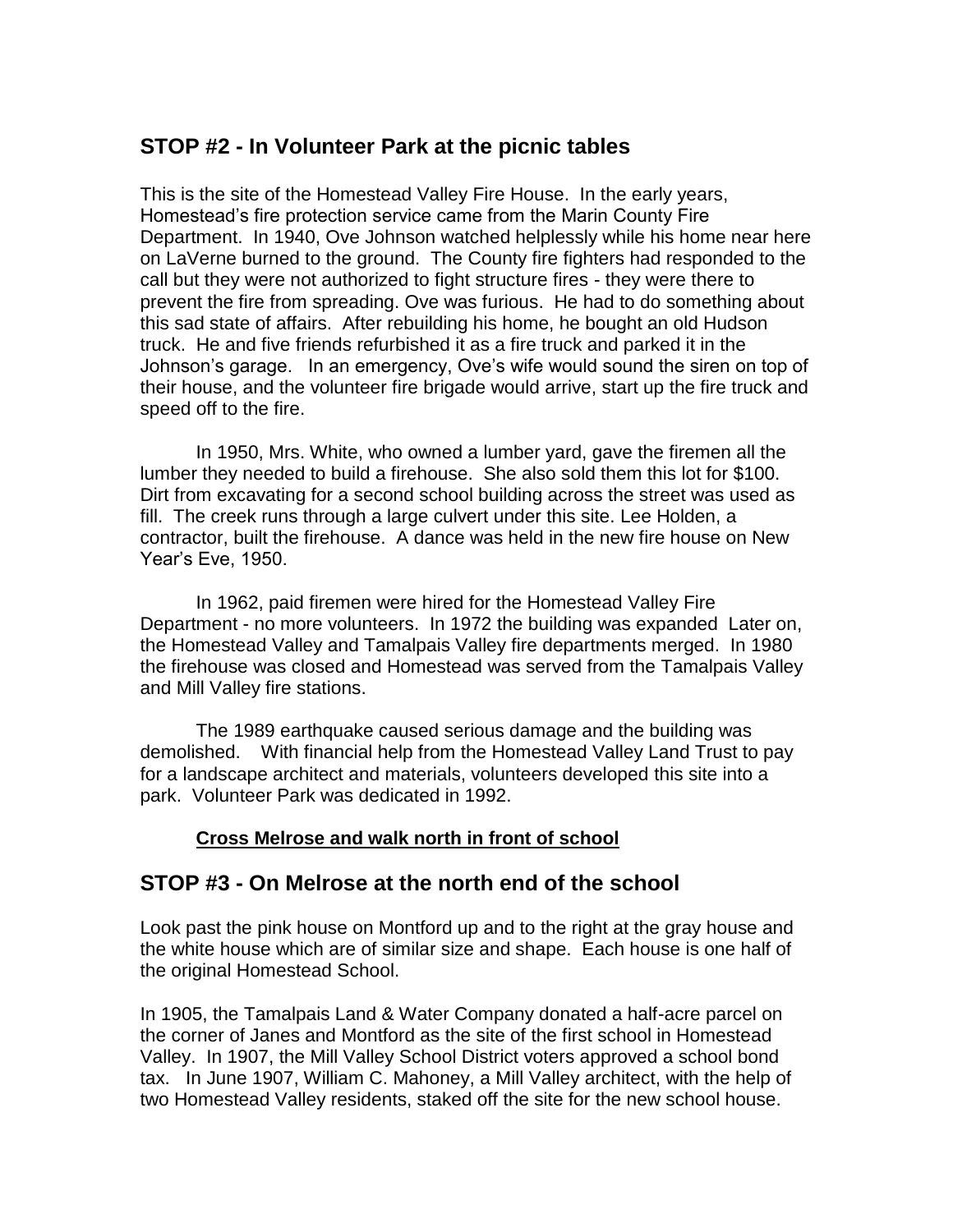Construction of the two room school cost about \$4000. It was described as, "a well built frame structure containing two large, well ventilated, class rooms, ante rooms, and a big basement." It opened in January 1908 with 60 pupils. It was closed in 1921 when the new school opened.

Here's what happened to the old school building on Janes in the late 1920's. It was cut in half, and the two parts were separated to make two large houses. They've been modified somewhat since then. The two families who lived in these houses for many years were good friends. When both the husband in one house and the wife in the other house died, the widower married the widow. The couple lived in one of the houses and sold the other.

### **Turn left and walk west on the south side of Montford**

# **STOP #4 - Opposite Cherry Blossom Lane**

In the 1920's, the Okubara family lived across the street in a house which was demolished in 2002 to construct a much larger house. Papa Okubara owned 2- 1/4 acres. He raised chickens and sold eggs, but he also took an annual trip home to Japan. One year he brought back two girls who he said were his daughters. The children attended the school across the street. In 1942, the family was sent off to a Japanese internment camp. A neighbor a few doors up the lane, Virginia Radenzel, a writer and wife of Chronicle reporter and KQED newsman Ed Radenzel, named the lane Cherry Blossom Lane in honor of the Okubara family. The family returned after the war, grandchildren attended Homestead School, and Okubara descendants still live on Cherry Blossom Lane.

#### **Walk west on the south side of Montford**

# **STOP #5 - #303 Holly on Corner of Montford**

This home was likely built in 1906. In recent times, pages from the San Francisco Bulletin of Sunday, December 3, 1905 were found inside a wall. The Rudebeck family lived here from 1932 and 1942. Holly Street with its 7 houses is typical of other small subdivisions in Homestead Valley. In 1910, this block of land was purchased from the Tamalpais Land & Water Company and subdivided into lots and a street which the developer named Oak Street. In about 1946, the name was changed to Holly. This and other street name changes became necessary when the Mill Valley post office began mail delivery in Homestead Valley. There was another Oak Street in Mill Valley.

### **Walk west on the south side of Montford**

# **STOP #6 - In front of #341 Montford**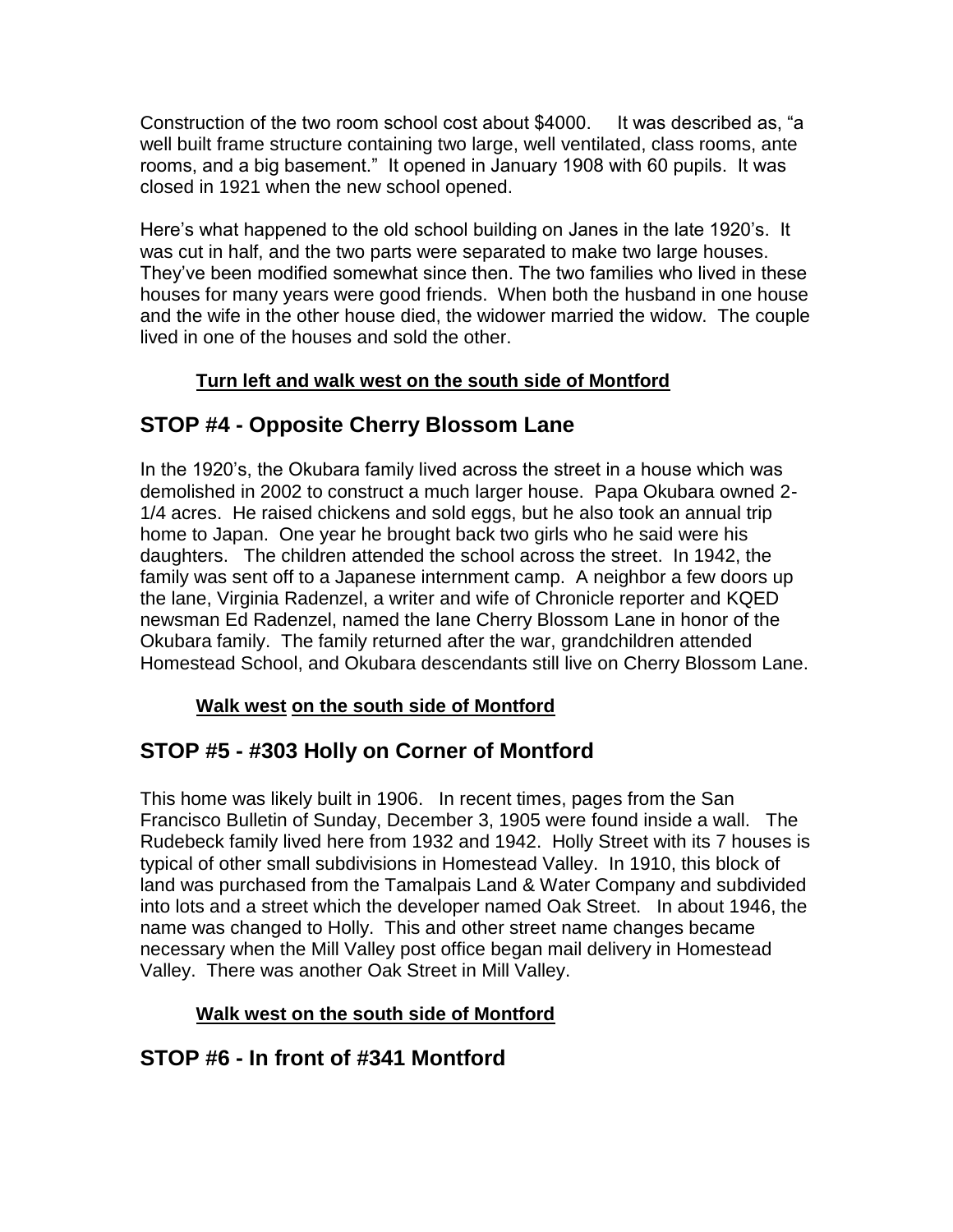The area across the street was once part of a large subdivision of 175 lots and 9 streets called LaVerne Heights. It extended from Janes Street where the original school was to a long way up the valley and from Montford to the top of the ridge. Dirt roads which are still in evidence were cut into the hillside around 1915. Not many lots were sold, and a few decades later Erik Krag acquired most of the land for his Rancho del Topé.

In early 1973 many Homesteaders sensed that something important could be accomplished to preserve open space, prevent further development and maintain the character of Homestead Valley. County Services Area #14 had been created in 1968 to serve the recreation needs of Homestead residents. This was the vehicle that made possible a \$600,000 bond issue for acquisition of about 80 acres of open space and certain other properties. The vote was 79.3% yes to tax each home an average of \$3.30 per month. A portion of the bond issue money was used to purchase Rancho del Topé and preserve it in perpetuity as open space land.

#### **Walk west on the south side of Montford**

# **STOP #7 - In front of #343 Montford**

This house dates back to before 1920. It was constructed using lumber salvaged from a Mill Valley hotel that had been torn down. For many years it was owned by Mr. Robertson, an officer in the Longshoreman's Union. All the windows on the street side of the house were painted dark green and there was a peep hole in the heavy front door. This was undoubtedly prudent during the period of turmoil on the waterfront when union meetings and political party gatherings took place here.

#### **Walk west on the south side of Montford**

# **STOP #8 - In front of #351 Montford**

Sometime before 1916, Tony Perry acquired the 1.07 acre lot across the street. He lived in the existing house until the 1950's and milked cows twice a day on the Dias ranch across the valley. In 1956, the Perry house was occupied by Locke McCorckle, a poet and carpenter. He and his family lived frugally, considering themselves refugees from American consumerism. Tony Perry had built a shack up the hill many years before. Locke's brother-in-law, also a carpenter, rebuilt the shack with the intention of living there, but a better opportunity came up for him in Sausalito. Locke therefore invited his friend Gary Snyder to live in the cabin. Gary accepted and named it Marin-An.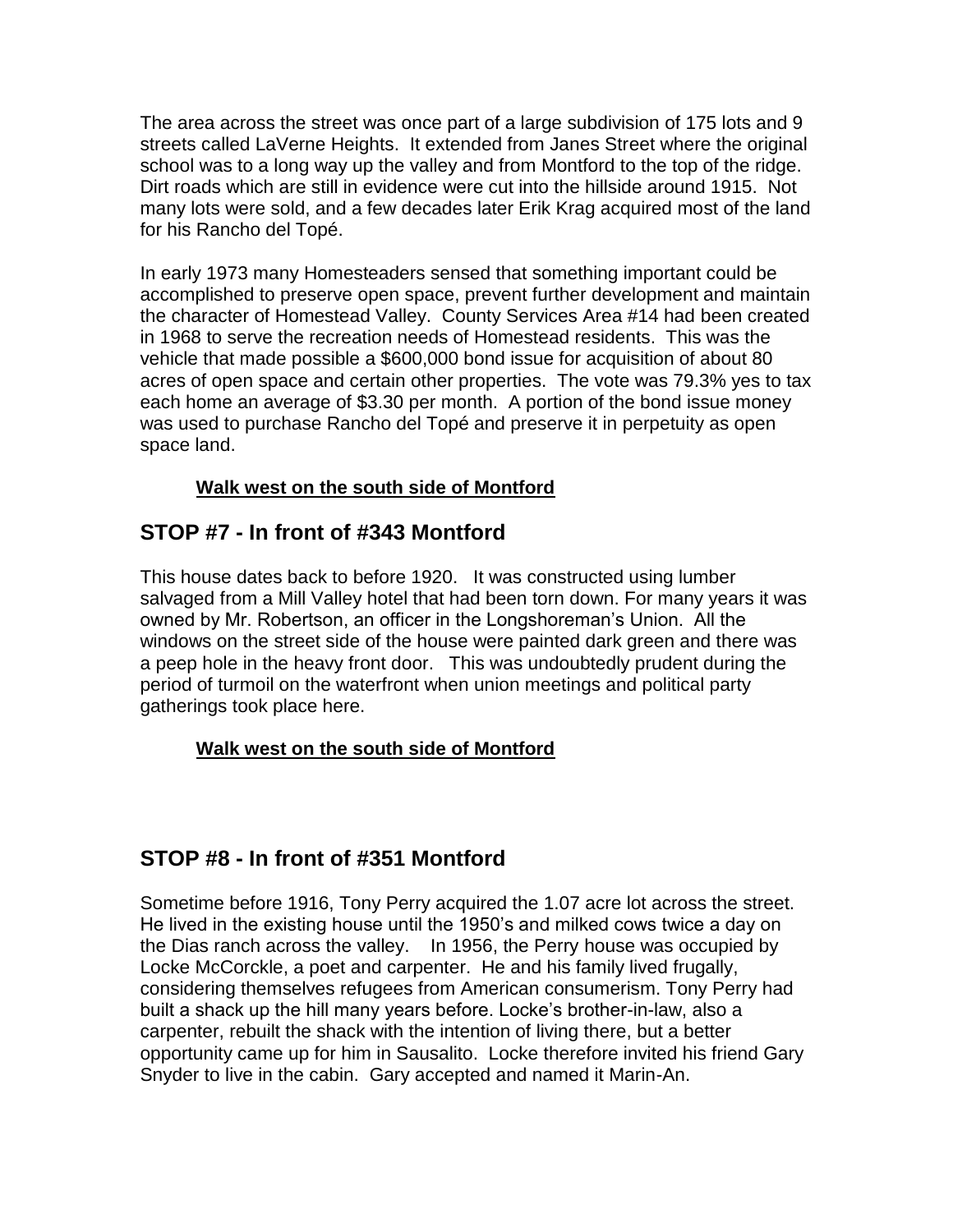Gary Snyder and Locke McCorckle were both beat generation poets and writers who frequently associated with Allen Ginsberg, Neal Cassady, Kenneth Rexroth, William Burroughs, Peter Orlovsky, Michael McClure, Philip Whalen, Gregory Corso and Jack Kerouac. In the spring of 1956, Gary Snyder invited Jack Kerouac to join him at Marin-An for rent free peaceful living. They both took Buddhism seriously. Jack Kerouac describes the scene in "The Dharma Bums." Beat generation poets and writers hung out there and slept out in the open or in temporary shelters on the hillside. There were poetry readings, meditations, serious discussions and co-educational parties, always with lots of wine and sometimes with nudity.

On May 15, 1956, Gary Snyder left Marin-An to live in a monastery in Japan. His going away party, which lasted three days, was pretty wild. Jack wrote "The Scripture of the Golden Eternity" before he left Marin-An on June 18, 1956 to take a fire lookout job in northwest Washington. In December 1956, his first big successful book "On the Road" was accepted for publication, almost six years after he wrote it. In 1957 he finished writing another best seller, "The Dharma Bums."

The cabin up the hill and the temporary shelters were condemned in 1961 as a fire hazard and demolished. In the early 1970's, the property became part of Homestead's open space. Now and then strangers knock on the door asking to see where Jack Kerouac used to live. Some consider this to be a sacred site with ghosts of the beat generation and Jack Kerouac.

#### **Walk west on the south side of Montford**

# **STOP #9 - In front of #401 Montford**

This house was built as a summer home in about 1905. In 1908, George and Prunella Stutzman of Oakland bought the house and fixed it up as a year round residence. Their daughter, Thelma, lived here until the late 1990's. The house was then sold and completely renovated.

#### **Walk west on the south side of Montford**

# **STOP #10 - In parking space beyond 419 Montford**

Across the valley on LaVerne is the old Eells house. In 1904 Alexander Eells, a lawyer who lived in San Francisco, bought 8 acres between Montford and LaVerne extending from about here to Three Groves near the upper end of the valley. The house was built in 1905. He was sort of a gentleman farmer who came here every weekend to work on developing the farm. In April 1906 when his house on Haight Street was damaged by the earthquake, he moved permanently to the farm with his wife and two daughters. On week days he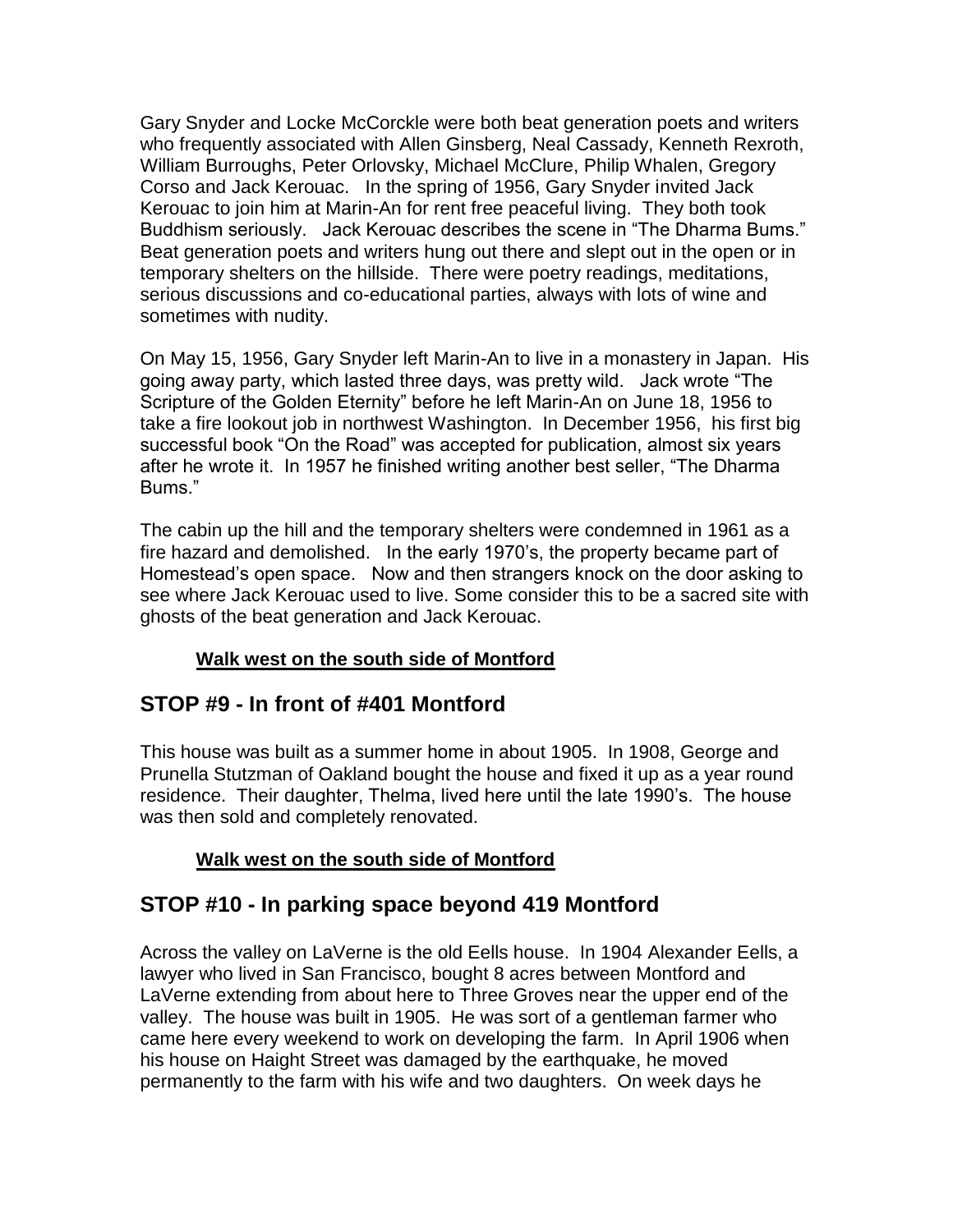commuted to his law office on Montgomery Street, taking the train from Locust station to Sausalito and the ferry to San Francisco.

Eells always had a couple living on the farm, the wife being the maid and the husband a combination hired hand and coachman. With the help of his hired hand and local carpenters and laborers, Eells added on to the house and constructed two barns, a stable, a chicken coop and a children's playhouse. He also supervised the construction of two dams on the creek for irrigating vegetables for the family and hay and corn for three horses, a cow and chickens. His orchard produced many varieties of fruits and nuts. Eells is most famous (or infamous) for having planted eucalyptus trees. He states in his diary that in December 1905 he planted 60 eucalyptus trees along Montford.

#### **Walk west on the south side of Montford**

# **STOP #11 - In parking space across from Pixie Trail**

An English woman named Mrs. Hunsinger lived up the street a ways. When LaVerne Heights was subdivided, this street was called Marin Ave. It goes all the way to Janes near where the original Homestead School used to be. She frequently took several children from the neighborhood with her on her daily walks on the undeveloped part of Marin Ave. They loved her stories about Wee Folk and were enchanted with eucalyptus nuts which she referred to as Pixie Caps. Mrs. Hunsinger saw to it that the street name was changed to Pixie Trail.

Across the valley to the south one can see large areas of open space. The upper slopes are part of the Golden Gate National Recreation Area. Lower down are open space lands purchased with funds from Homestead's 1973 bond issue. In 1974, the Homestead Valley Land Trust began a program of rehabilitating existing trails and constructing new trails using work parties of volunteers and the Marin Conservation Corps (MCC). Trail development and maintenance plus fire fuel reduction on open space lands continue to be the primary objectives of the Homestead Valley Land Trust.

On the south side of the valley, the Eagle trail, which was built in 1974 by boy scouts earning their eagle badge, connects with GGNRA trails that lead to Muir Beach, Tennessee Valley and the Marin Headlands. On the west side of the valley, Cowboy Rock Trail connects with the Dipsea and Pipeline trails and the extensive network of trails on Mt. Tamalpais. On the north side of the valley, the Pixie trail connects with several of Mill Valley's steps, lanes and paths that were featured in last year's Walk Into History.

#### **Enter the gate into Three groves, walk down the path, turn left at the bottom of the hill, turn at the first right, turn at the first left and walk through the orchard to the lawn**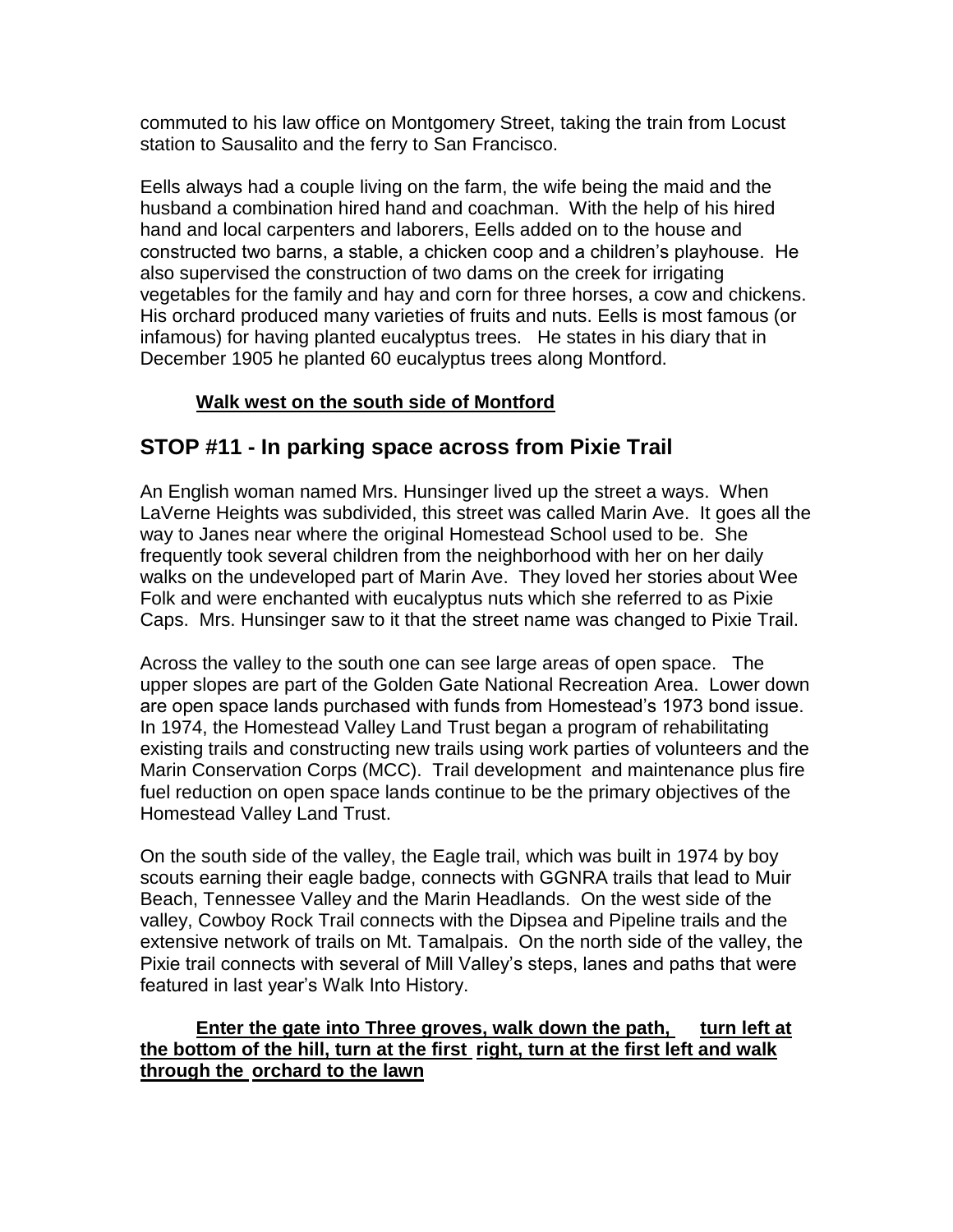# **STOP #12 - On the path at the north lawn**

In 1904, Lillian Ferguson bought this property, had the house built and named her 3-acre estate Three Groves. We have just come through the oak grove and will soon go through the redwood grove and then to the buckeye grove. She lived in San Francisco and came here on weekends. In 1906, after the earthquake destroyed her house, she moved to Three Groves.

In 1974, the property was split into two parcels. The house on one acre of land is privately owned. The other two acres were purchased by the community with funds from Homestead's 1973 bond issue. The result is a marvelous public park maintained by the Homestead Valley Land Trust, and a private residence on a beautiful three-acre estate.

### **Walk around the lawn and down the steps to the "beach"**

# **STOP #13 - On the "beach" at the bench**

Lillian Ferguson sold Three Groves to George Sandy in about 1930. He had two dams constructed on the creek, one for a swimming pool and one for a concretelined lake. This area used to be the beach. Sand was brought in from Carmel, the lake was stocked with trout and there was a row boat. On the bridge over the dam was a diving board. It was a great place for swimming, boating and fishing. All this came to an end in the winter of 1965/1966 when both the swimming pool and the lake were completely silted in with mud washed down from the Flying Y ranch up on Sequoia Valley Road.

### **Walk across the bridge and through the Redwood Grove**

# **STOP #14 - On the west end of the lawn at the bench**

The Homestead Valley Land Trust rents this area for various festivities. For example, chairs are set up on the big lawn for wedding ceremonies. Musicians generally are on this smaller lawn. The bridal party marches across the bridge and down the aisle to the altar at the other end of the larger lawn. The reception is normally held in Stolte Grove. Lillian Ferguson was an associate editor for Sunset Magazine. In the 1920's she designed the garden as an oriental tribute. Note that many rooms in her house overlook the garden.

### **Walk across the bridge**

# **STOP #15 - At north end of bridge on brick path**

Several of the trees here in the buckeye grove have died of old age in the last 10 years. Replacements are just starting to grow. While walking through the garden, note the brick walks, the Moon Gate, the fountain and the outdoor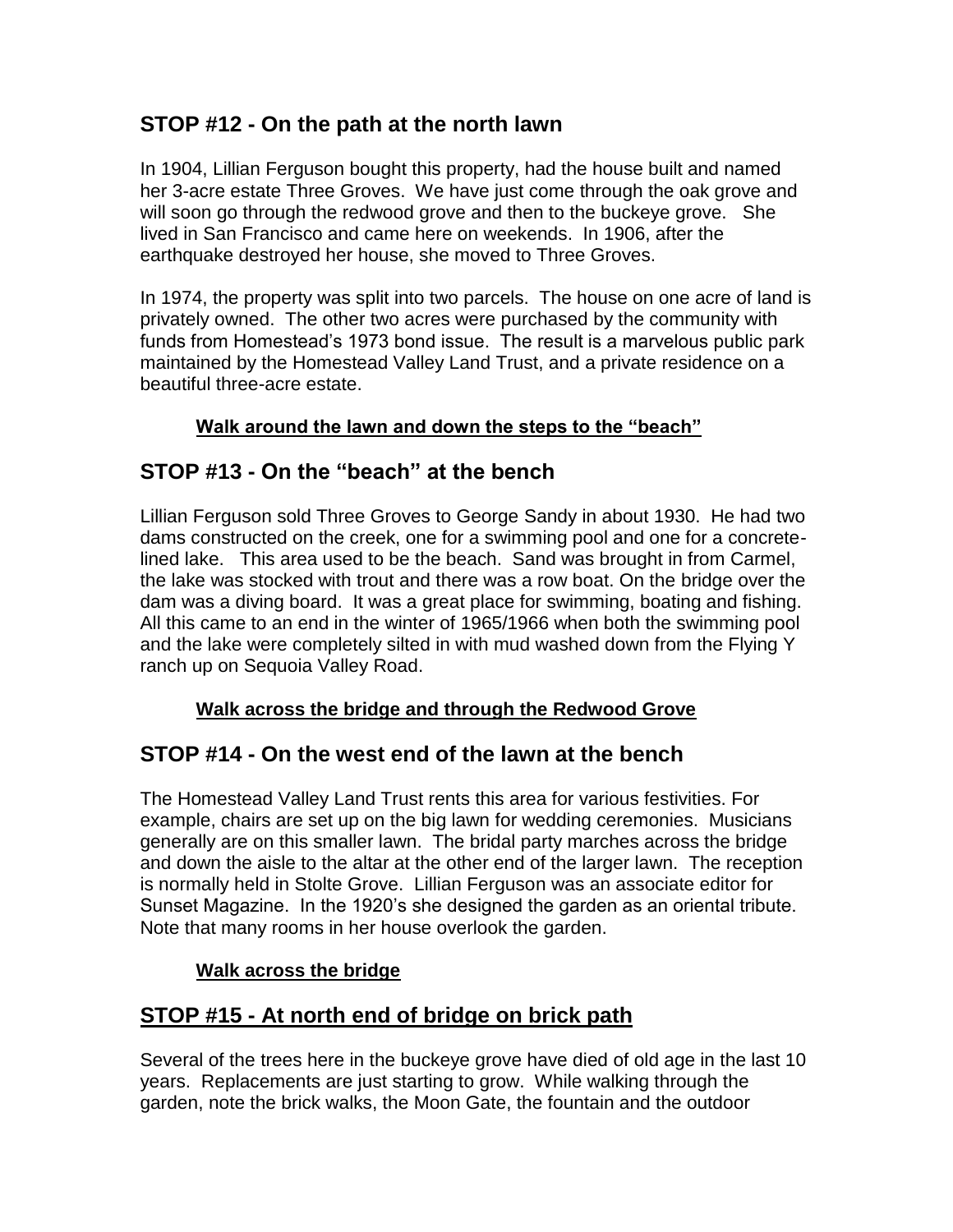cooking structure which was recently rebuilt. The cast iron oven and the Chinese tile are original. Note also the layout of the brick paths and the general Oriental nature of the garden. Up until the 1970's, the garden was a fairyland at night with ship lanterns hung on the buckeye trees.

**Turn left on the first brick path, walk through the Moon Gate, turn right, walk on the path past the fountain, view the cooking structure and swimming pool, walk up the stairs toward the house. Go up the steps onto the deck, view the garden, enter the house, pass through the sun**  room, living room, dining room and kitchen. Go out the back door, turn **left, go around the house, turn right to go up the stairs and exit via the gate onto Montford Ave. Cross Montford and walk up the driveway of #568 Montford**

### **STOP #16 - In parking area of #568 Montford**

In the early 1900's, Fred Stolte worked for the San Francisco Examiner and rented a room in Lillian Ferguson's house in San Francisco. He often came to Three Groves to help her with the gardening. He was so enchanted with the area that he bought the property across the street, and in 1905 built a small cabin for weekends and vacations. In 1906 after the earthquake, when Lillian Ferguson's house was destroyed, he moved here and lived in his cabin until he married in 1913. He and his wife lived in San Francisco and came here on weekends. In 1915 he added the north wing and the family moved here permanently in 1916. They raised two children, Virginia (later to become Mrs. Virginia Spalding) and Frank. In 1929, the south wing was added. The property was sold after Fred Stolte's death in 1951. The deck and driveway were constructed in 1957.

#### **Walk through the yard down the gravel path to the corner of Montford and Tamalpais Drive**

# **STOP #17 - At the entrance to Tamalpais Canyon**

Note the size of the redwood trees here at the entrance to Tamalpais Canyon which was originally called Camp Tamalpais. In 1908, an 11 acre block of land in this redwood canyon was subdivided into 137 very small lots. In 1910, the San Francisco Examiner advertised these lots for sale at \$75 which could be paid for in \$5 monthly installments after a down payment of \$15. For an additional \$23, the developer would provide a tent platform on the lot with a 10'x12' tent and a folding cot. The creek was dammed for a swimming pool where the parking lot is today. Cooking was done on a large fireplace behind where the mail boxes are today. Water was piped from the Belvedere reservoir at the corner of Edgewood Avenue and Sequoia Valley Road to a small tank below Cowboy Rock on the hillside above Camp Tamalpais, and then piped down to the cooking area. San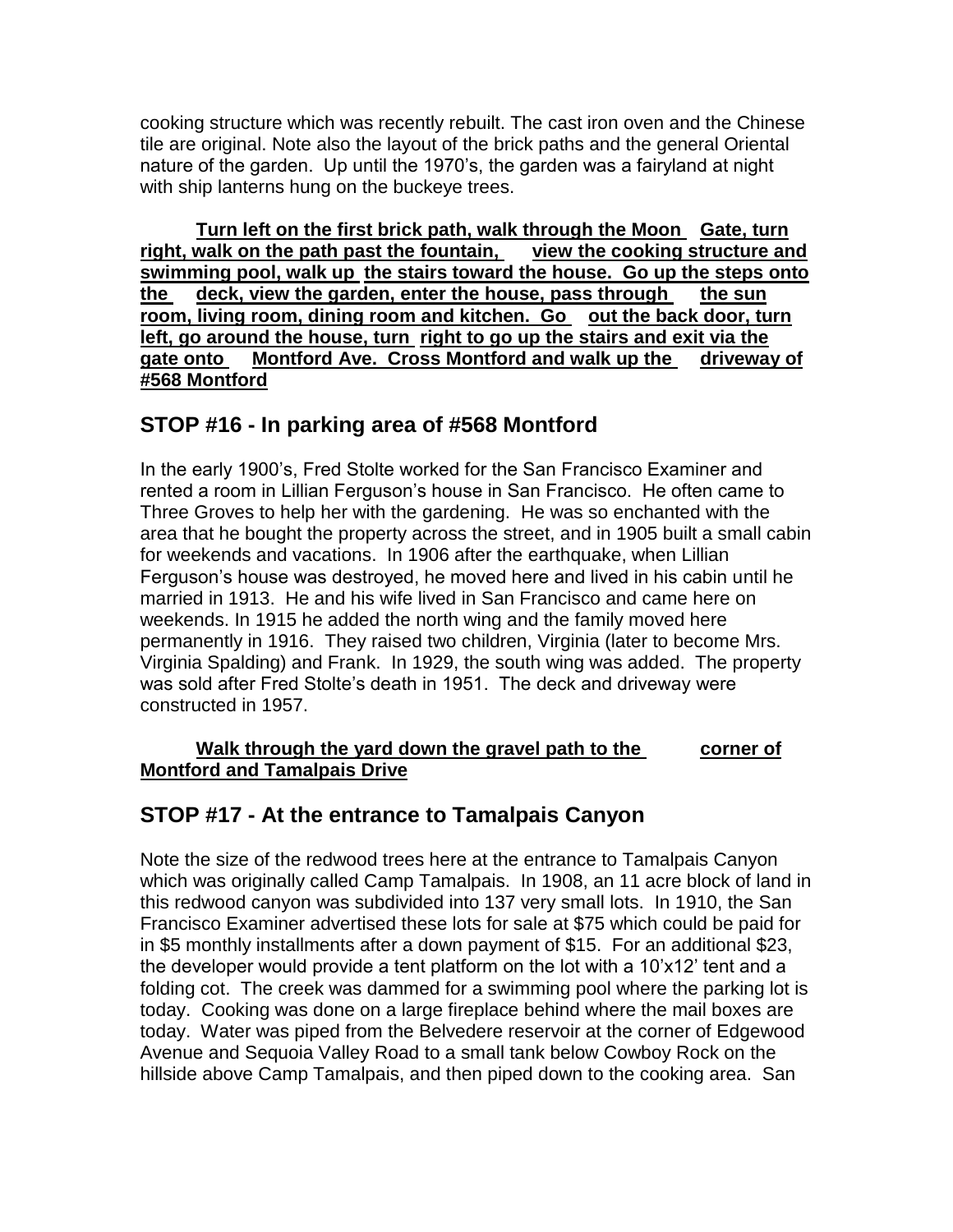Francisco families escaped summer fog by camping out in Camp Tamalpais. Small cottages soon replaced tents. Lots were later combined for larger houses.

The depression of the 1930's caused the demise of Camp Tamalpais as a summer resort. Year-round residents seeking seclusion and privacy moved in. Tam Canyon became a colony of artists and writers.

By the sixties there were quite a few families living in the Canyon. Since then, a few cabins have been replaced with new larger homes, and most of the older cabins have been enlarged and remodeled.

While walking around the Canyon, note the parking area where the swimming pool used to be. Also note the 25 mail boxes. Some houses are secluded in a side canyon. They can be reached only by climbing steps and following footpaths.

#### **Walk clockwise around the parking lot in Tamalpais Canyon and then to the end of Tamalpais Drive**

# **STOP #18 - End of Tamalpais Drive**

A tragedy occurred here in 1941. The Mill Valley Record called it the most spectacular disaster in the area since the fire of 1929. David S. Murdoch, 68, and William F. Shores, 72, were killed at 2 PM on Friday, April 4, 1941 when a mud slide caused three redwood trees to fall on Murdoch's cottage. At 2:30 PM, a second slide buried them under mud, trees and debris. The winter was a wet one with 61 inches of rain. We now know it was an El Niño year. The slides occurred after 2-1/4 inches of rain in 24 hours. The site is up the side canyon on the right.

Shores had lived here inTamalpais Canyon for 11 years. San Francisco resident Murdoch had maintained a cottage here for 15 years. The two men had spent a week working on Murdoch's cottage. Shores had come

to say good-bye to Murdoch who along with his wife and son were about to leave. Shores was sitting next to the kitchen door. Murdoch and his son were on the other side of the kitchen table. Mrs. Murdoch was on the porch. At 2 PM, the son heard trees descending and ran toward his mother. He and his mohter escaped, but the two elderly men were crushed.

A neighbor placed an emergency call. At 2:15, a score of merchants from the Locust shopping district arrived with the fire chief and a police officer. They saw the men crushed under the walls and beams. 15 minutes later, while they were trying to chop away the shattered walls, the home above on the nearly perpendicular hillside, buckled and burst open. The entire hillside of mud, trees and debris poured onto the cottage. The rescue workers barely escaped in time.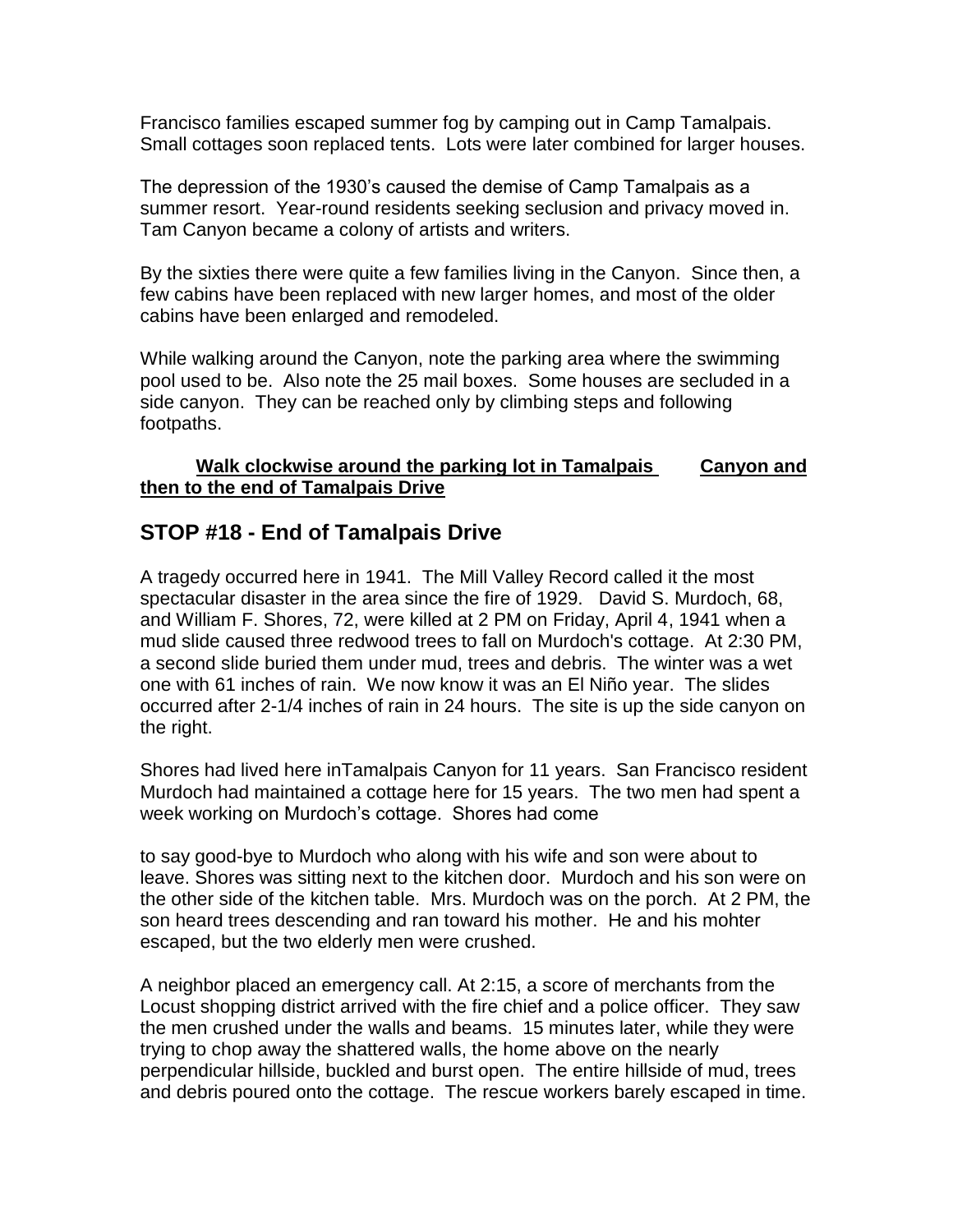A few seconds difference might have meant death. By 4 PM, large scale rescue work was underway with scores of volunteers. Many worked all night. A dozen trees had come down in the two mud slides. Shores' body was recovered the next day, but Murdoch's body was not recovered until three days later. For nearly 24 hours after the slide had occurred, it was not known whether Mrs. Chase had been at home when it came down the hilside. It was then learned that she had been in Berkeley. She did not learn of her loss until the next day.

#### **Return to Montford, enter Stolte Grove and proceed to the stage**

# **STOP #19 - On the stage in Stolte Grove**

After acquiring this redwood grove, Fred Stolte built a barbecue pit, picnic tables and even a tree house for his children. Stolte Grove was a wonderful playground for the family and their friends. Fred Stolte also held an annual party in Stolte Grove for his colleagues in the Advertising Display Department of the San Francisco Examiner. One invitation sent out in the early 1930's read as follows: "I Dare You to be Present at the 3rd Annual Bull Roast for Sunday, June 5th." The invitation list included 92 "Gentlemen of the Ensemble." The site was "Camp Where The Road Turns Back, Fred Stolte's Ranch, Mill Valley California." The 1936 Bull Roast was an all-day affair. In the morning there were games and races. Meanwhile, Mrs. Stolte and other ladies brought the food down from the house and prepared everything for the lunch. Then they left the men alone to grill the steaks.

In 1975, the community bought Stolte Grove from his heirs, again with funds from Homestead's 1973 bond issue. It is open to the public and used for many community activities such as the annual Fourth of July picnic and the annual Mozart Festival in September.

Behind the stage is the main public entrance to Three Groves.

### **Walk to the picnic tables**

# **STOP #20 - At the picnic tables**

When Virginia Stolte Spalding was growing up, she spent a lot of time here in the family playground. In the 1980's, she lived not far from here as the crow flies, but a three mile drive by car. There were not many reasons for her to come here. The annual Mozart Festival in September was an exception. She usually worked at the barbecue pit preparing food for those attending the concert. She was frequently seen to pause and look up at the trees. Apparently thinking about her childhood, she could be heard to say, "It's so beautiful here." The plaque on the barbecue pit preserves her words.